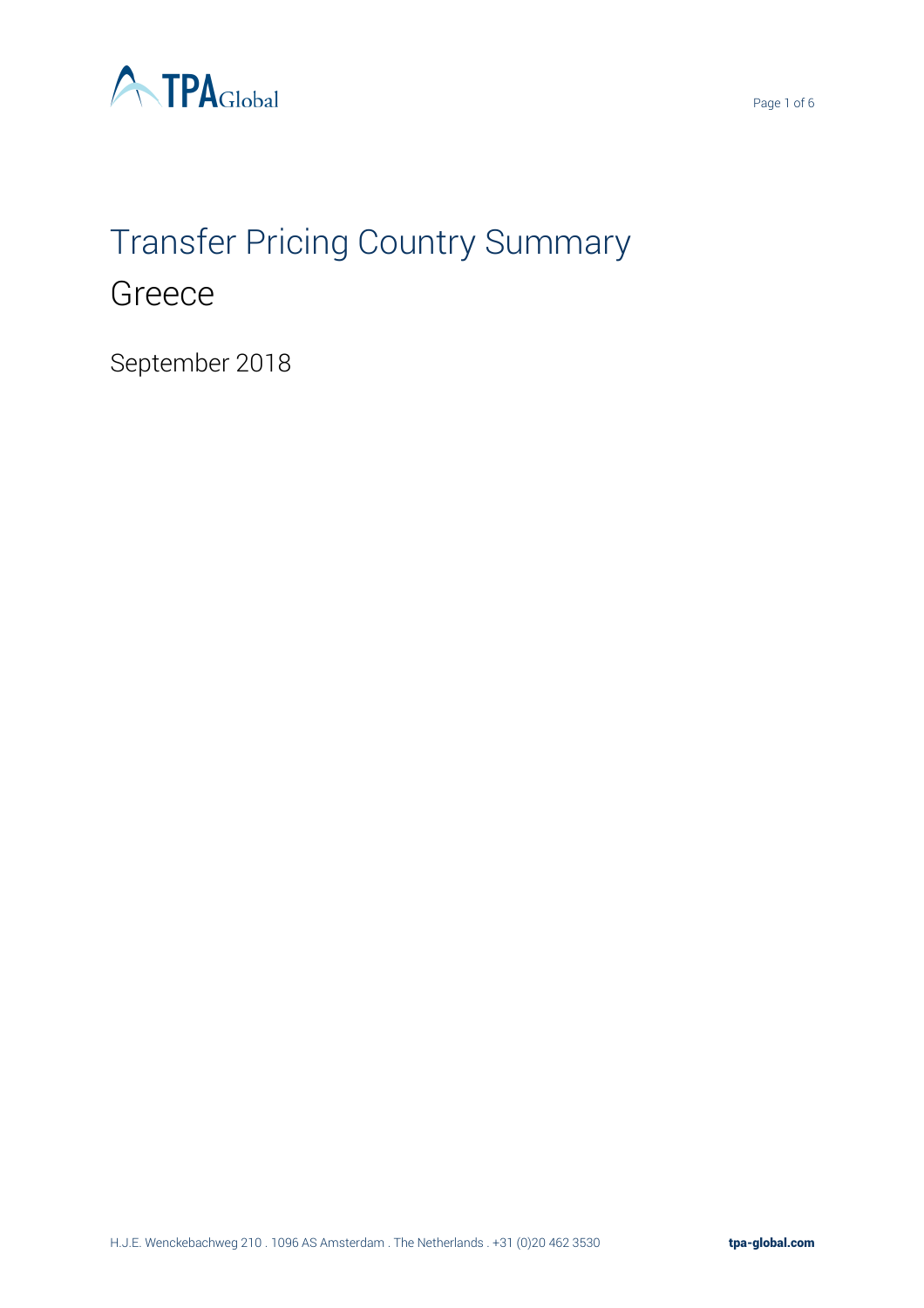

# Legislation

## Existence of Transfer Pricing Laws/Guidelines

The legal framework for transfer pricing includes:

- Law 4172/2013 (new Income Tax Code applicable from 1 January 2014);
- Law 4174/2013 (the Tax Procedures Code, applicable from 1 January 2014);
- Law 2238/2013, as amended by L.3775/2009, L3842/2010 and L.4110/2013 for transactions entered into up until FY 2013;
- Law 3728/2008 for transactions entered into in FYs 2008, 2009, and 2010;
- Ministry Circular 1097/2014, amended by POL. 1144/2014 and 1284.2013;
- Relevant guidelines released by the General Secretariat of Public Revenues with regard to APAs.

## Definition of Related Party

Related party is defined as:

- Participation of one person in another person's share capital through direct or indirect ownership of stock, shares, or any other participation rights of at least 33 percent in terms of value, number, rights of participation to the profits, or voting rights of these shares;
- Relation to any other person that directly or indirectly owns stock, shares, voting rights, or any other participation rights of at least 33 percent in terms of value, number, rights of participation to the profits, or voting rights of shares of any other related entities;
- Relation to any other party with which a substantial direct or indirect administrative dependence or control exists, or any other party that exercises or is capable of exercising decisive influence in relation to an entity's decision-making, as well as common control or dependence or influence by a third party.

The interpretation of the notion of direct or indirect administrative dependence is the following:

- More than half of the board of directors or one or more managing directors or directors are appointed by the other person;
- The same person or persons participating in the administration of one legal person as managing directors or directors participating in the administration of the other person under the same capacity; and
- A third person appoints more than half the board of directors or one or more of the managing directors or directors of both the other persons.

As of direct or indirect control with regard to the 'decisive influence', the following holds:

● one person lends or provides guarantees for credits of the other person, and the capital loaned or the guarantee provided exceeds, on an aggregate basis, 50 per cent of the borrower's total assets (credit and financial institutions are exempted from this provision);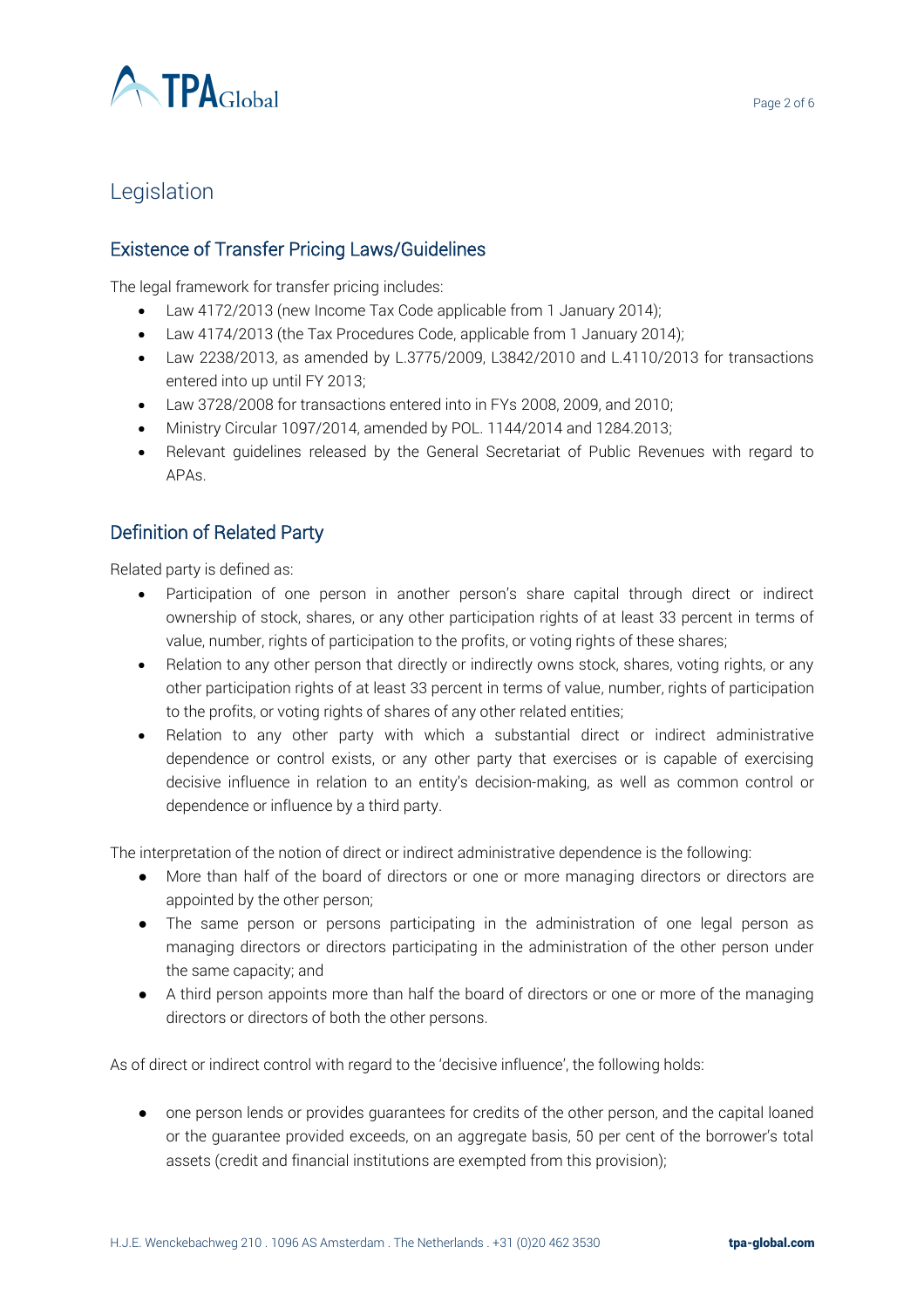

- a third person lends or provides guarantees for the credit of two persons, and the capital loaned and guarantee provided exceed 50 per cent of the borrower's total assets on an aggregate basis (credit and financial institutions are exempted from this provision);
- one person supplies or appoints the supplier or suppliers of the other person, with reference to at least 90 per cent of the raw and secondary materials that are required for the manufacturing of the finished products of the latter, while the former determines the sale price of these products. The above situation should derive from a written or oral agreement.

# Transfer Pricing Scrutiny

A taxpayer is targeted for transfer pricing scrutiny by tax authorities if it has violated tax obligations, has significant deviations from industry average figures, incurs losses that are caused by trading companies.

# Transfer Pricing Penalties

If tax liabilities are generated due to transfer pricing adjustments, taxpayers are subject to penalties of:

- 10 percent of the additional tax liabilities if the difference is between 5 and 20 percent of the initial tax return;
- 20 percent of the additional tax liabilities if the difference is between 20 and 50 percent of the initial tax return;
- 100 percent of the additional tax liabilities if the difference is more than 50 percent of the initial tax return, provided that the difference is intentionally generated by taxpayers.

In case of late filing of the Summary Information Table (SIT), a one-off penalty calculated at 0.1 percent of the value of transactions subject to documentation requirements is imposed. However, the penalty cannot be less than EUR 500 and cannot exceed EUR 2,000.

In the event of filing an amended SIT, a penalty applies only to the extent that the declared amounts are amended and such amendments exceed the amount of EUR 200,000. If the amended amount exceeds EUR 200,000, penalty calculated at 0.1 of the value of transactions subject to documentation requirements is imposed. However, the penalty cannot be less than EUR 500 and cannot exceed EUR 2,000.

In case of inaccurate filing of SIT, a one-off penalty calculated at 0.1 percent of the value of transactions subject to documentation requirements is imposed (minimum penalty of EUR 500; maximum penalty of EUR 200,000). If the inaccuracy of the amounts does not exceed 10 percent of the value of the total transactions subject to documentation, no penalty applies.

In case of non-filing of the SIT, penalty calculated at 0.1 percent of the value of transactions subject to documentation requirements is imposed (minimum penalty of EUR 2,500; maximum penalty of EUR 10,000).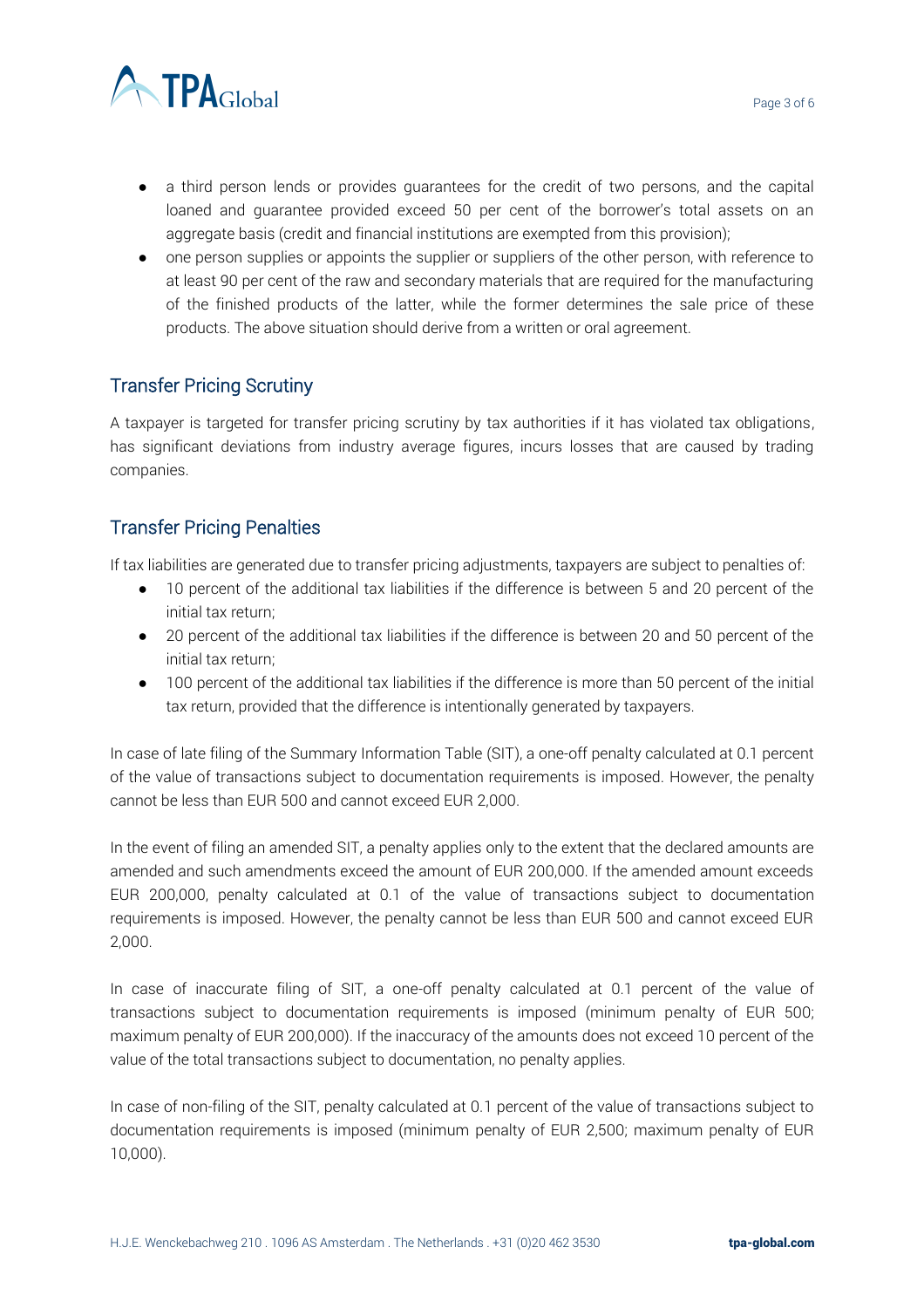

In the case of failure to provide the transfer pricing file to the tax authorities within 30 days from the official request, a penalty of EUR 5000 applies, which is increased to EUR 10,000 if it is provided after 60 days, and to €20,000 if it is provided after 90 days or if it is not provided at all.

Penalty for non-submission of CbC report has been set at EUR 20,000 is imposed, whereas penalty for late submission or submission of inaccurate CbC information has been set at EUR 10,000.

# Advance Pricing Agreement (APA)

Provisions regarding APA came into effect on 1 January 2014. APA procedure was published by the Greek Ministry of Finance on 16 October 2014.

The guidance does not provide for rollbacks, and notes that the term of the APA cannot exceed four years and an APA cannot apply to a fiscal year preceding the date of the application.

The company is required to submit an annual report demonstrating its compliance with the APA. If no compliance report is filed, the APA is canceled from the fiscal year for which no report was filed and onward.

APA preliminary consultation fee is EUR 1,000. APA application fee is EUR 5,000. In case of consultation with foreign tax authority arising from bilateral or multilateral APA, a fee of EUR 10,000 is charge for the APA application in each country.

# Documentation and Disclosure Requirements

#### Tax Return Disclosures

Greek companies and local affiliates/branches of foreign multinationals must submit the Summary Information Table to the tax authorities no later than four months following the end of the tax year. This table provides information about quantitative and qualitative measures of related-party transactions as per transaction category and per related party.

#### Level of Documentation

Intercompany transactions of up to EUR 100,000 are exempted from the documentation requirements if the gross revenues do not exceed EUR 5 million. When the gross revenues exceed  $\epsilon$ 5 million, the threshold for transfer pricing documentation increases to €200,000. When the threshold is met all transactions should be documented, no matter their value.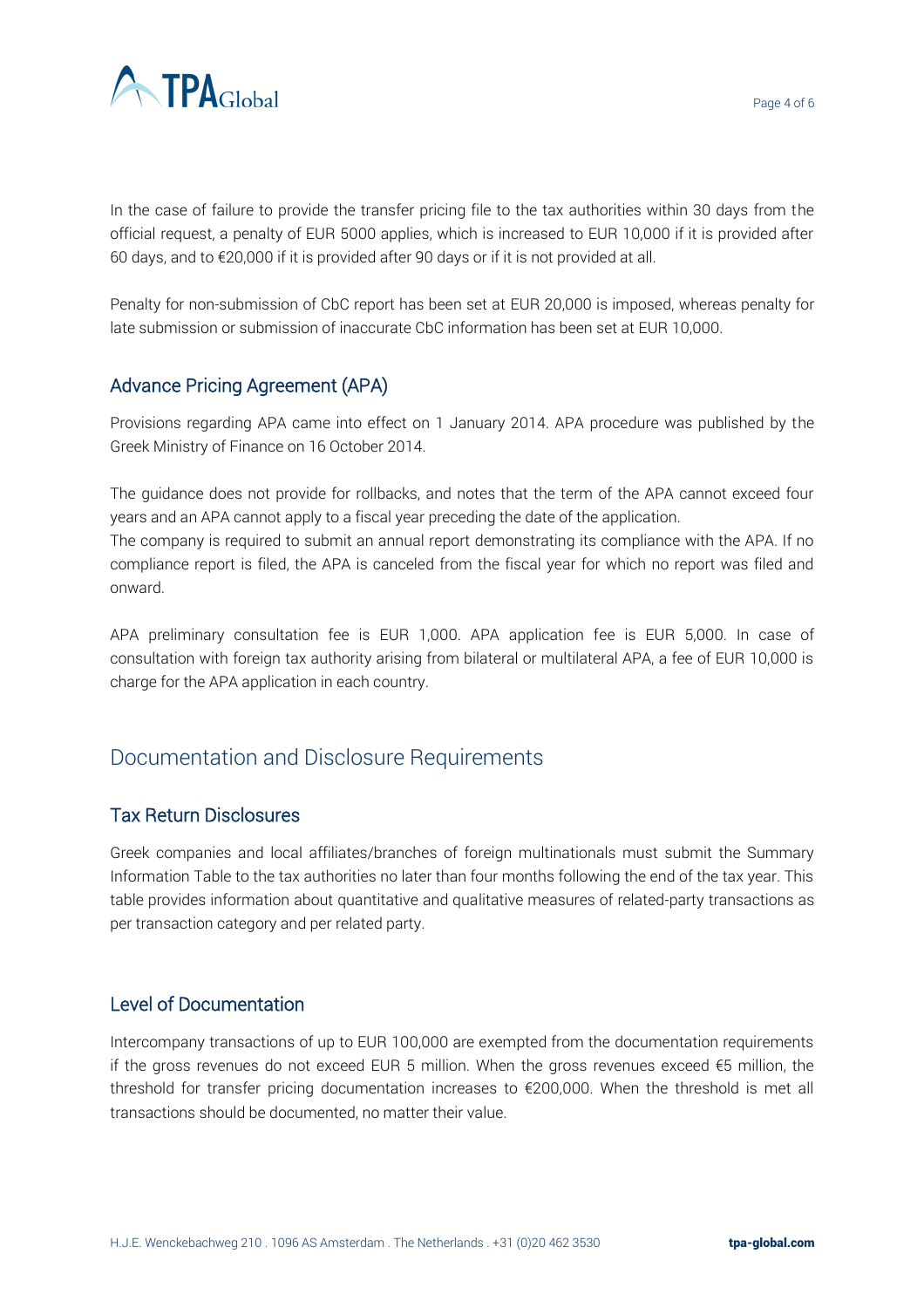

#### Record Keeping

Transfer pricing documentation must be retained for the entire period of the statute of limitations, which is six years.

#### Language for Documentation

For multinational enterprises, group-related documentations can be submitted in English or any other internationally accepted language. They may be requested by the tax authorities to be translated to Greek, within 30 days. Documentation related to the local entities and the financial analysis of relatedparty transactions must be submitted in Greek.

#### Small and Medium Sized Enterprises (SMEs)

There are no special provisions governing SMEs.

#### Deadline to Prepare Documentation

The deadline to prepare transfer pricing documentation is four months following the end of the tax year.

#### Deadline to Submit Documentation

Upon request by the tax authorities, transfer pricing documentation must be submitted within 30 days.

## Statute of Limitations

The statute of limitations is six years.

# Transfer Pricing Methods

Transfer Pricing Methods in the OECD Transfer Pricing Guidelines 2010 are fully adopted, including transaction-based methods and profit-based methods:

- Comparable uncontrolled price (CUP) method;
- Resale price method;
- Cost plus method:
- Profit split method;
- Transactional net margin (TNMM) method.

Traditional methods are preferred to transaction methods. If transactional methods are chosen instead of traditional methods while both methods are applicable, explanations must be provided.